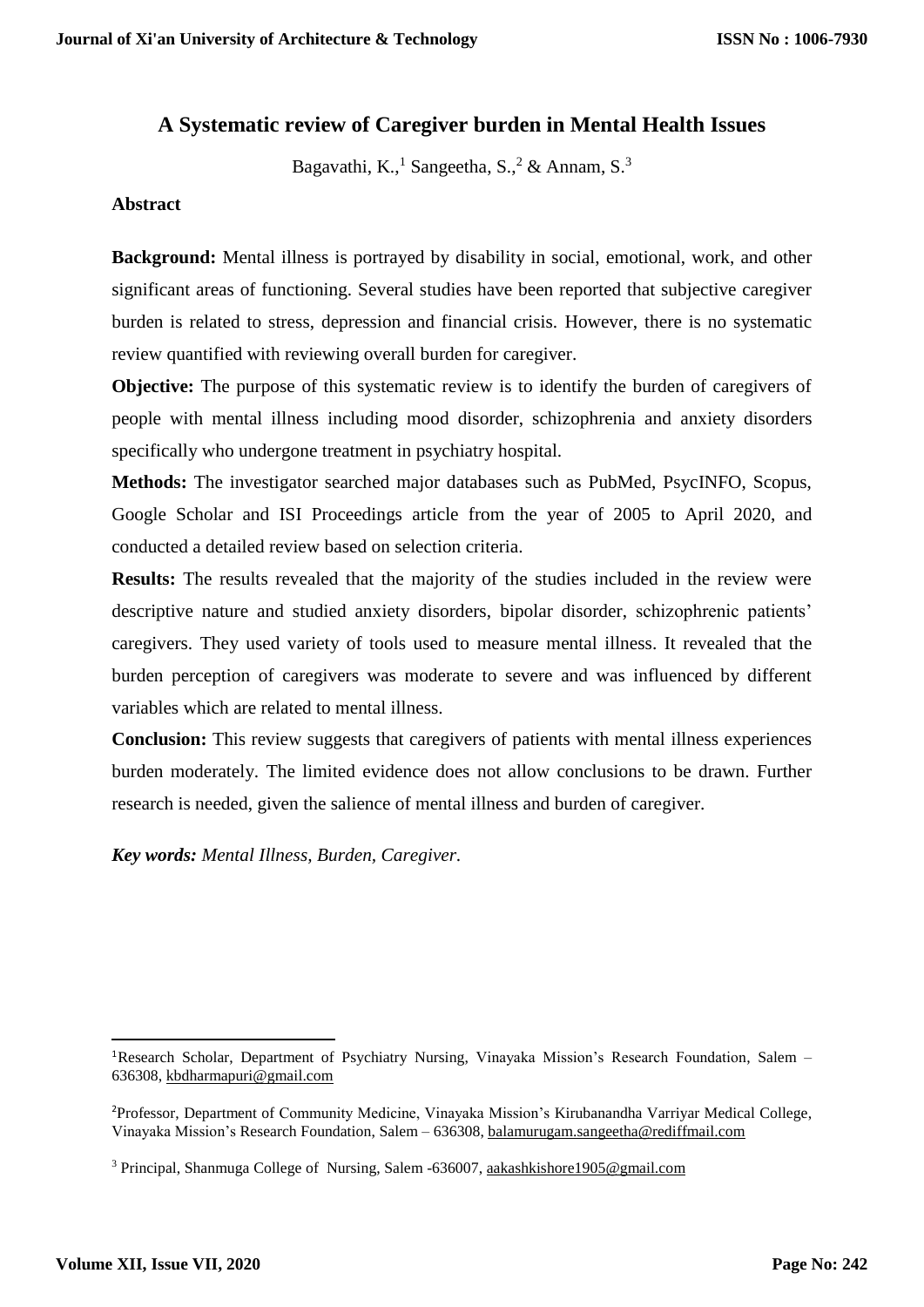### **Introduction**

Chronic dysfunctional behaviours impair the emotional, thought and intellectual competences of people; also change personal and individual characteristics and cause social and economic losses (Gultekin, 2010; Buldukoglu, Bademli, Karakaya, Goral, & Keser, 2011; Yuku, & Derleme, 2017). Of individuals with chronic psychological maladjustments, ten percent of people only need to care in the long term hospitalization and rest of them mostly live with their families (Duman, & Bademli, 2013; Yuku, & Derleme, 2017). Hence, at least one family member needs to take care of the affected person and the member is distanced from social life as well as experience physical, mental, emotional, social and economic problems (Magliano, Fiorillo, Malangone, De Rosa, & Maj, 2006; Duman, & Bademli, 2013; Yuku, & Derleme, 2017).

The primary investigations of caregivers have been conducted during the 1950s with individuals encountering mental illness and with their family members (Schulze & Rossler, 2005; Aslan, & Aylaz, 2018; Yuku, & Derleme, 2017). The idea of burden perceived by caregivers was characterized by Grad and Sainburg toward the start of the 1960s to describe problems experienced by caregiver with psychological maladjustment as well as mental illness (Isik, 2013; Yuku, & Derleme, 2017).

The concept of "caregiver burden" is rather complicated and multidimensional perspective. Caregiver burden refers to adverse events when caregivers assume an unpaid and unanticipated responsibility for a care recipient with disabling mental problems (Schene, Tessler, & Gamache, 1994). Also, referred as the degree to which a carer's emotional or physical health, social life or financial status had suffered as a result of caring for their relative (Zarit, Todd, & Zarit, 1986). Further, it emphasises that caregiver burden involves physical, social and financial conditions of caregivers. Caregivers not only provide direct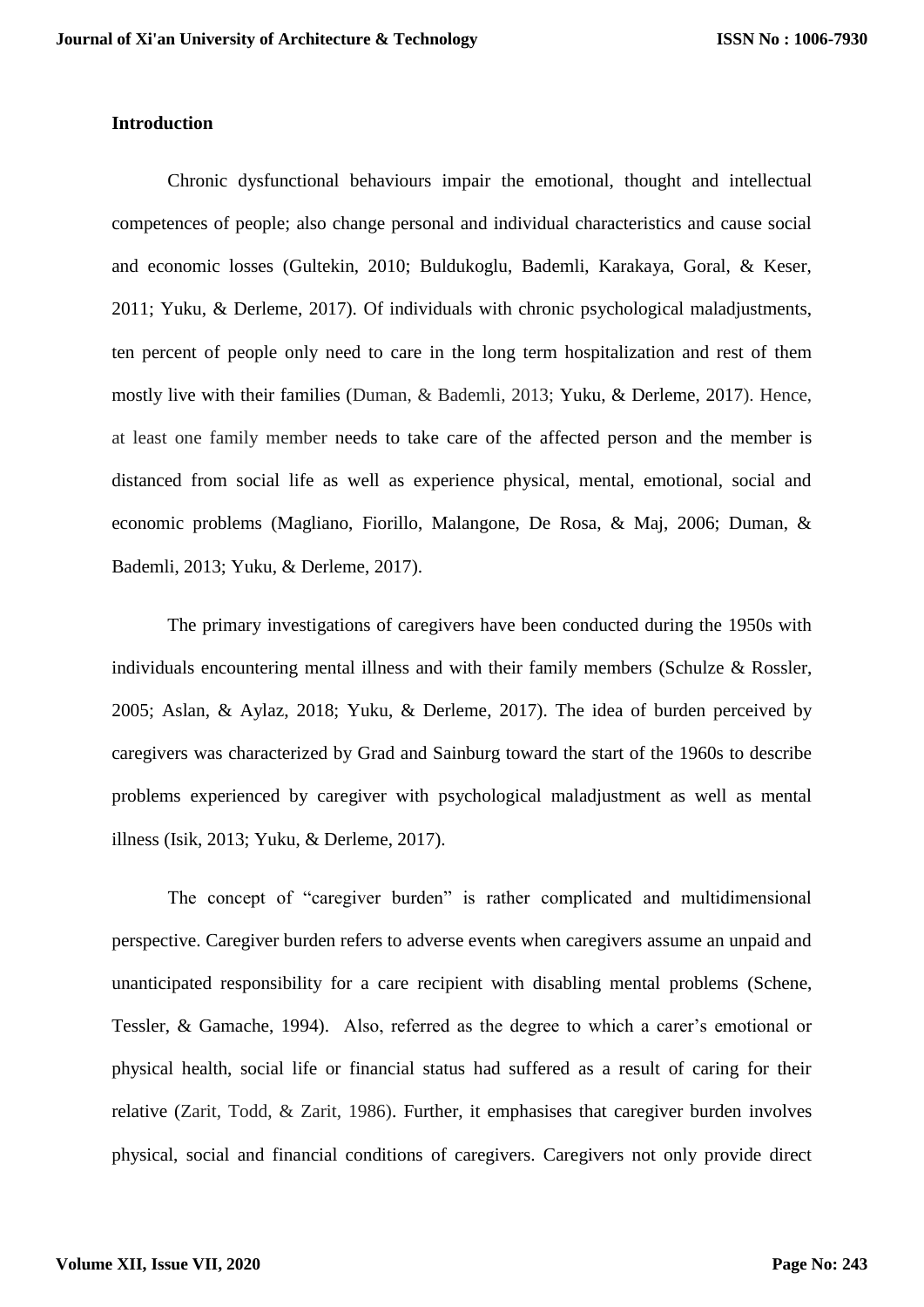caring but also giving psycho social support to the patients. Hence, it is reviewed that caregiver burden refers to high level of physical, psychological, emotional, behavioural and financial burden experienced by caregivers or family members with mental health patients.

To reducing caregiver burden, the first most things that should be done are to determine the perceived burden. Also, to determining caregivers' needs and planning effective interventions, it is significant to know the studies that have been conducted to determine the burden of caregivers for patients with chronic diseases specifically mental illness. Hence, this systematic review has been conducted to specify studies which was conducted with caregivers for chronic mental illness including mood disorder, schizophrenia and anxiety disorders in India and globally, also to determine their perceived burden and the factors that affect it, furthermore, to determine the kind of studies that are needed in this sector. In addition to the present article, the results of a review of the research literature with respect to caregiver burden with mental issues.

#### **Material and methods**

#### **Design**

The researcher followed guidelines on methodology of reviews (Roe, 2007), as well as Cochrane Handbook guidelines (Higgins et al., 2019).

#### **Search strategy and selection criteria**

Electronic databases viz., PubMed, PsychINFO, Scopus-Elsevier, ISI Proceedings, Cochrane Central Register of Controlled Trails, CTRI registry in India, and Shodhganga were searched with time limit between 2005 and February 2020 as well as limits with English language only. It also categorized into two such as India and rest of the world. The search terms in databases were "caregiver", "burden", "mental illness", "psychotic disorders", and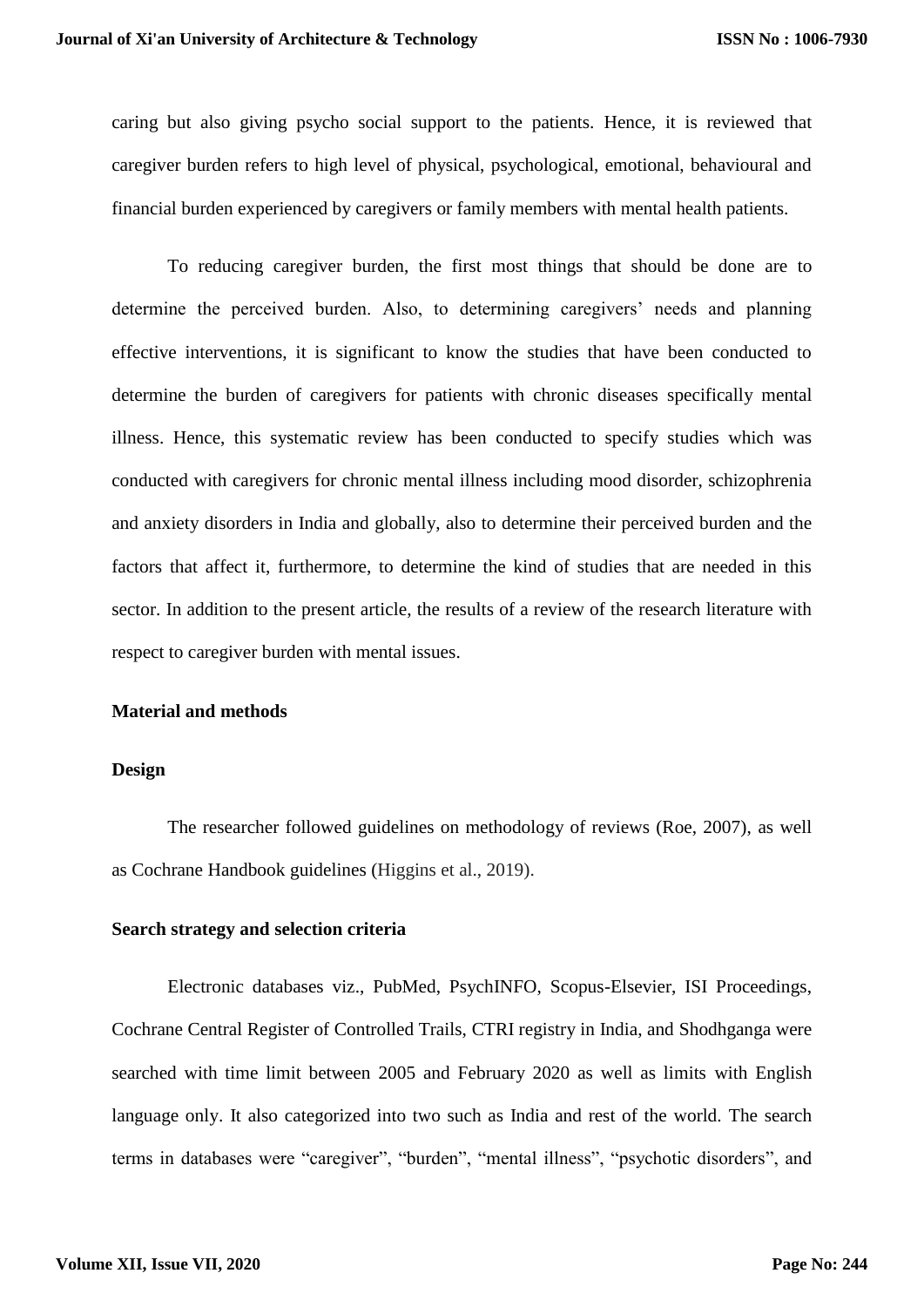"psychiatry". The combination of 5 key words was used as searching strategy in this review article. Further, all the articles which were come under the inclusion criteria were examined and reviewed.

# **Inclusion and exclusion criteria**

In the present study has been followed carefully about the following inclusion criteria: (1) have published between 2005 and February 2020, (2) has been published in English, (3) participants must be caregiver, or family member who have a patient with psychiatric problem, (4) subject of the studies must be caregiver burden, (5) descriptive, observational (prospective or retrospective cohort study, case-control study, cross-sectional study), experimental or quasi-experimental, and randomized controlled trial were considered eligible.

The following exclusion criteria have been adopted in this study: (1) caregiver burden in chronic illness other than mental illness, (2) psychometric studies developing or testing burden scales or tests, and (3) studies lacking full text accessibility.

# **Search results**

While entered the keywords into databases, 18 studies were found and the selected articles were reviewed under two phases. In the first phase, researcher reviewed the abstract of articles and removed the articles which were not matched in the inclusion criteria. At the end of the first phase, researcher finalized 13 studies. Further, in the second phase, researcher read the full-texts of selected articles and those articles that did not meet the inclusion criteria were excluded again. Hence, finally, 10 articles only met with the required criteria which include 3 reviews article in different disorder. Such articles have been selected for further research process. All the selected articles have been published in English language which was listed in Table 1.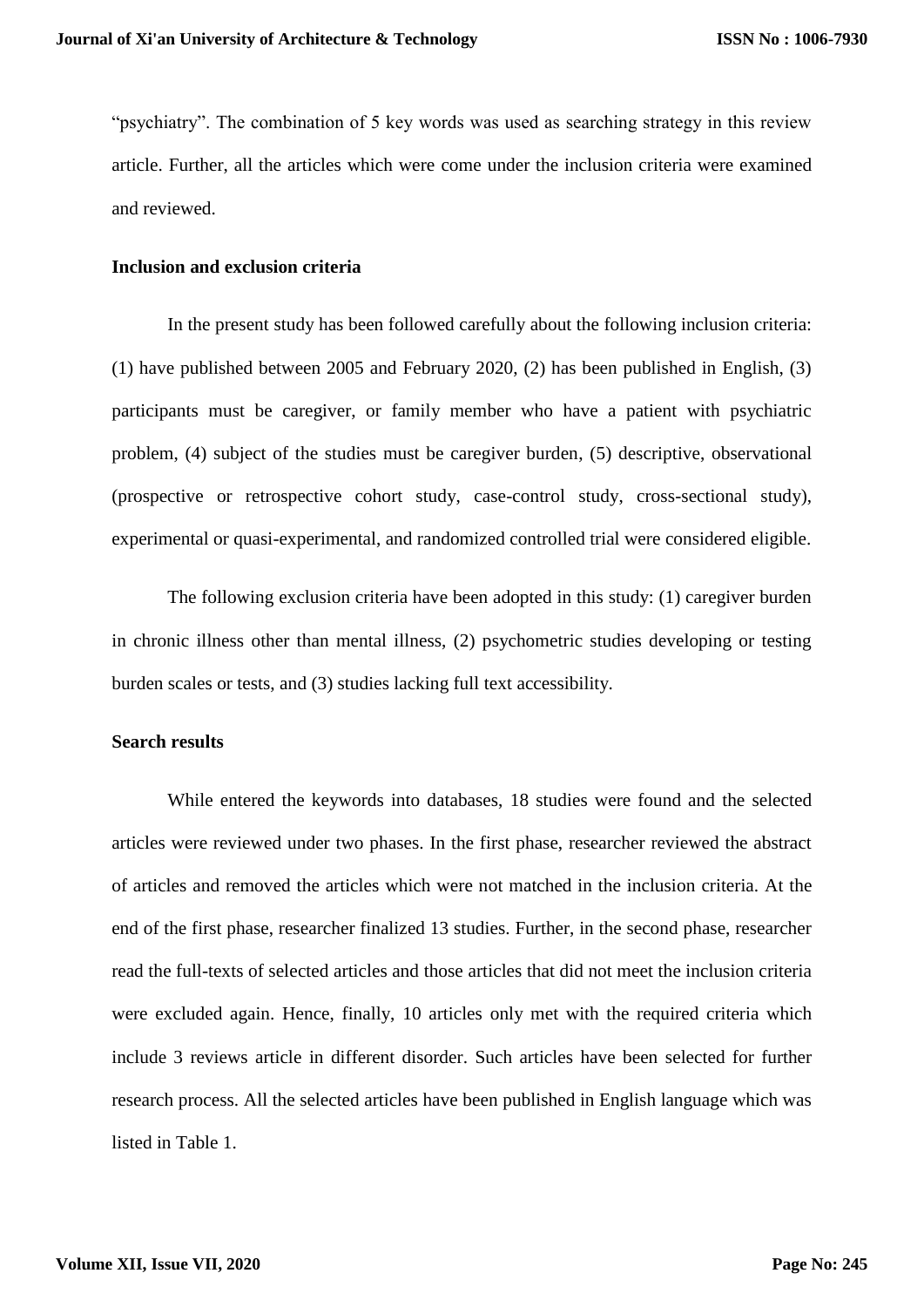# **Table 1:**

| Author(s)          | <b>Purpose</b>               | <b>Sample</b> | Data collection | <b>Research</b> | <b>Instrument</b>         | <b>Outcomes</b>                    |
|--------------------|------------------------------|---------------|-----------------|-----------------|---------------------------|------------------------------------|
|                    |                              | size          | methods         | <b>Design</b>   |                           |                                    |
| Stanley,           | To assess caregivers with    | 75            | Self-report     | Cross-sectional | The Positive and          | Low QoL has been seen in the       |
| Balakrishnan, &    | schizophrenia in terms of    |               |                 | survey design   | <b>Negative Syndrome</b>  | caregivers with schizophrenia.     |
| Ilangovan $(2017)$ | their perceived burden,      |               |                 |                 | Scale (PANSS)             | High scores in depression,         |
|                    | distress and QOL.            |               |                 |                 | The Schizophrenia         | anxiety and stress are indicative  |
|                    |                              |               |                 |                 | Caregiver Quality of      | of heightened psychological        |
|                    |                              |               |                 |                 | Life Questionnaire        | distress in caregivers.            |
|                    |                              |               |                 |                 | $(S-CGQoL)$               | Depression and stress levels also  |
|                    |                              |               |                 |                 | The Zarit Burden          | emerged as significant             |
|                    |                              |               |                 |                 | Interview (ZBI)           | predictors that influence          |
|                    |                              |               |                 |                 | The Depression,           | caregiver burden.                  |
|                    |                              |               |                 |                 | <b>Anxiety and Stress</b> | Caregivers with higher             |
|                    |                              |               |                 |                 | Scale (DASS-21)           | psychological distress have been   |
|                    |                              |               |                 |                 |                           | found to have a heavier            |
|                    |                              |               |                 |                 |                           | caregiving burden.                 |
| Gupta, & Sharma    | To assess and compare the    | 150           | Self-report     | Cross-sectional | Family Burden             | There were significant             |
| (2013)             | burden and coping styles     |               |                 | survey design   | <b>Interview Schedule</b> | differences in all areas of family |
|                    | of caregivers of psychiatric |               |                 |                 | Coping check list         | burden in caregivers of            |
|                    | and cancer patients          |               |                 |                 |                           | psychiatric and cancer patients.   |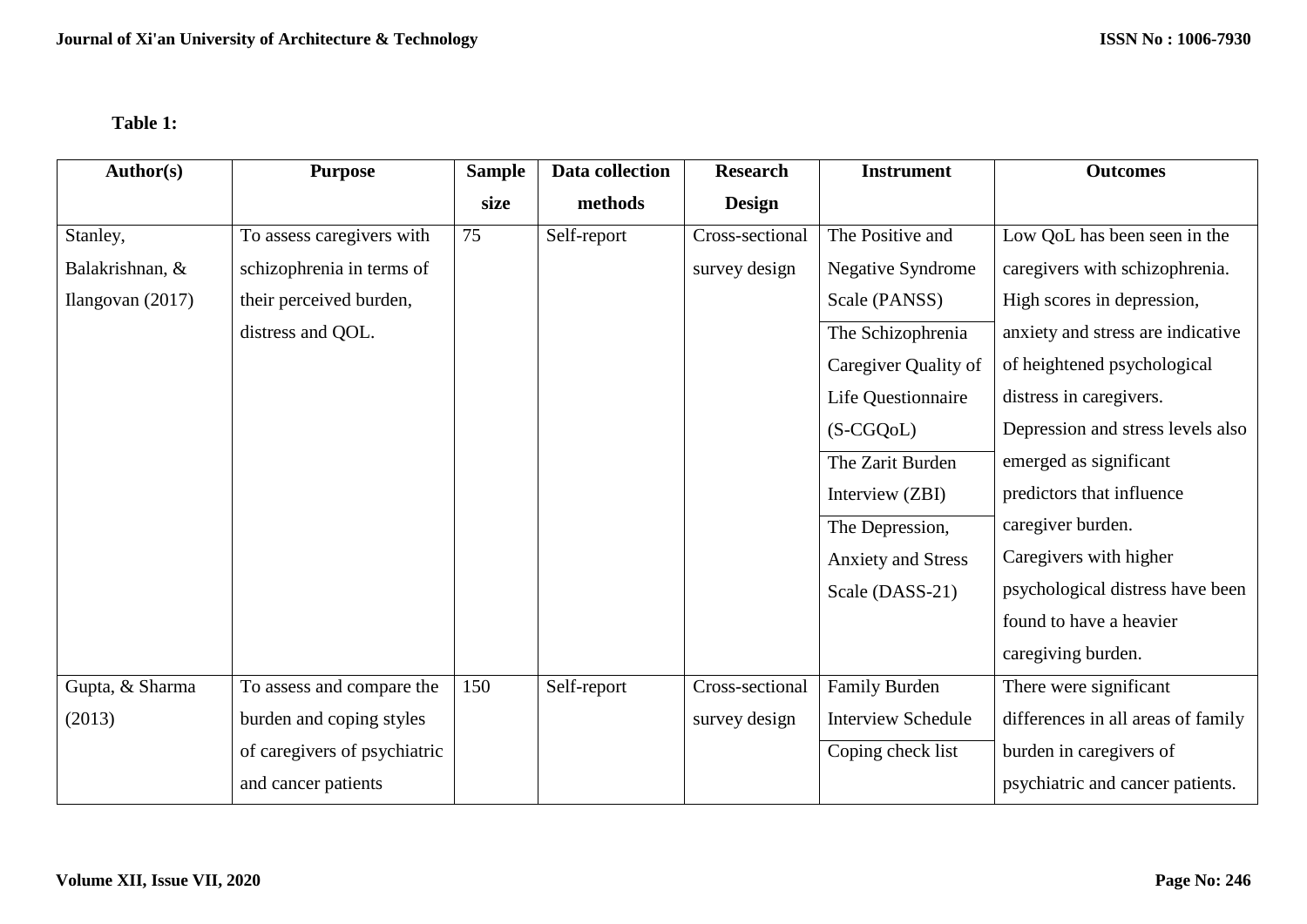|                      |                             |    |                 |             |                            | Study also revealed that           |
|----------------------|-----------------------------|----|-----------------|-------------|----------------------------|------------------------------------|
|                      |                             |    |                 |             |                            | caregivers of cancer patients      |
|                      |                             |    |                 |             |                            | were more used "Problem            |
|                      |                             |    |                 |             |                            | focused and Social support" and    |
|                      |                             |    |                 |             |                            | caregivers of psychiatric patients |
|                      |                             |    |                 |             |                            | used "Avoidance as well as         |
|                      |                             |    |                 |             |                            | Collusion and Coercion".           |
| Beentjes, Goossens,  | To know the existing        |    | Database Search | Systematic  | Used Instruments of        | Bipolar mania is extremely         |
| & Poslawsky (2012)   | knowledge about             |    |                 | Review      | Burden, depressive         | burden for informal caregivers.    |
|                      | caregivers burden of        |    |                 |             | and manic symptom          |                                    |
|                      | patients with bipolar       |    |                 |             | check list                 |                                    |
|                      | disorder in hypomanic and   |    |                 |             |                            |                                    |
|                      | manic episodes              |    |                 |             |                            |                                    |
| Bauer et al., (2011) | To qualitatively assess the | 32 | Semi-structured | Qualitative | Statements used in         | Patients' helplessness of the      |
|                      | burden on caregivers of     |    | interview       | content     | the interview              | caregivers in interaction with the |
|                      | patients with bipolar       |    |                 | analysis    |                            | depressive and manic symptoms      |
|                      | affective disorders         |    |                 |             |                            | of the ill family members          |
|                      |                             |    |                 |             |                            | emerged as serious burdens on      |
|                      |                             |    |                 |             |                            | the caregivers.                    |
| Kalra, Kamath,       | To review the available     |    | Database Search | Systematic  | <b>Used Instruments of</b> | Caregivers of patients with OCD    |
| Trivedi, & Janca     | evidence on caregiver's     |    |                 | Review      | anxiety related            | and PTSD experience a              |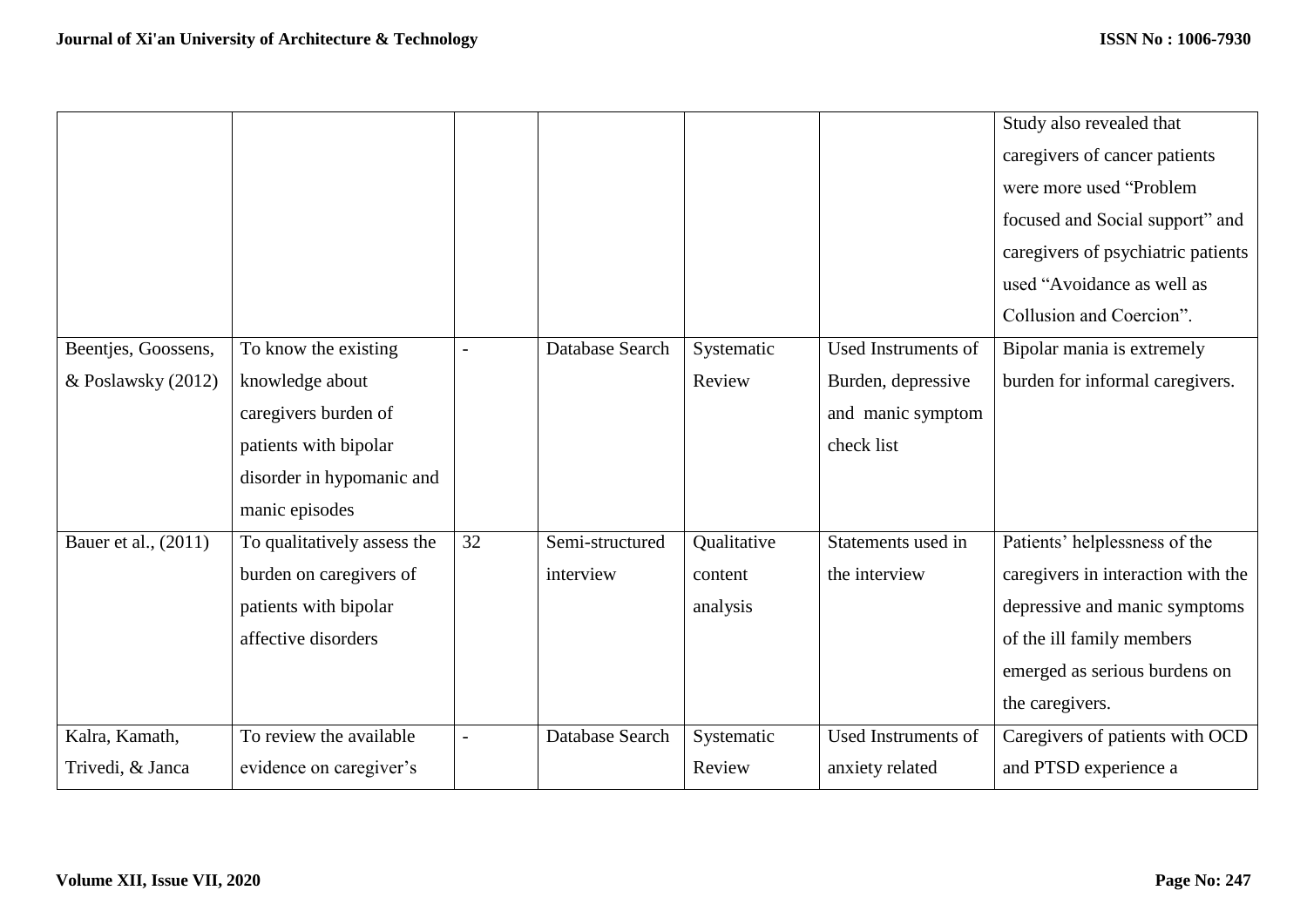| (2008)           | burden in different anxiety |     |                |                 | disorders                 | significant degree of burden.       |
|------------------|-----------------------------|-----|----------------|-----------------|---------------------------|-------------------------------------|
|                  | disorders.                  |     |                |                 |                           | This burden affects several         |
|                  |                             |     |                |                 |                           | domains of interpersonal            |
|                  |                             |     |                |                 |                           | functioning and relationships       |
|                  |                             |     |                |                 |                           | with impact on family               |
|                  |                             |     |                |                 |                           | functioning and strain for          |
|                  |                             |     |                |                 |                           | caregivers.                         |
| Chien, Chan, &   | To examine the level of     | 203 | Self-report    | Cross-sectional | Family Burden             | The families who perceived a        |
| Morrissey (2007) | perceived burden of the     |     |                | descriptive     | <b>Interview Schedule</b> | higher level of caregiver burden    |
|                  | families caring for a       |     |                | study           | <b>Family Assessment</b>  | were those who lived in a family    |
|                  | relative with schizophrenia |     |                |                 | Device                    | with poorer functioning, worse      |
|                  |                             |     |                |                 | Social support            | health status and less satisfaction |
|                  |                             |     |                |                 | Questionnaire             | of social support.                  |
|                  |                             |     |                |                 |                           | Social support was the best         |
|                  |                             |     |                |                 |                           | predictor of caregiver burden.      |
| Gutierrez-       | To explore the              | 45  | Interventional | Quasi           | Psycho educational        | Psycho educational family           |
| Maldonado, &     | effectiveness of a psycho   |     |                | Experimental    | family program            | intervention program reducing       |
| Caqueo-Urízar    | educational family          |     |                | study           | The Zarit Caregiver       | caregiver burden in caregivers of   |
| (2007).          | intervention program for    |     |                |                 | <b>Burden Scale</b>       | patients with schizophrenia.        |
|                  | reducing burden in          |     |                |                 | (ZCBS)                    |                                     |
|                  | caregivers of patients with |     |                |                 |                           |                                     |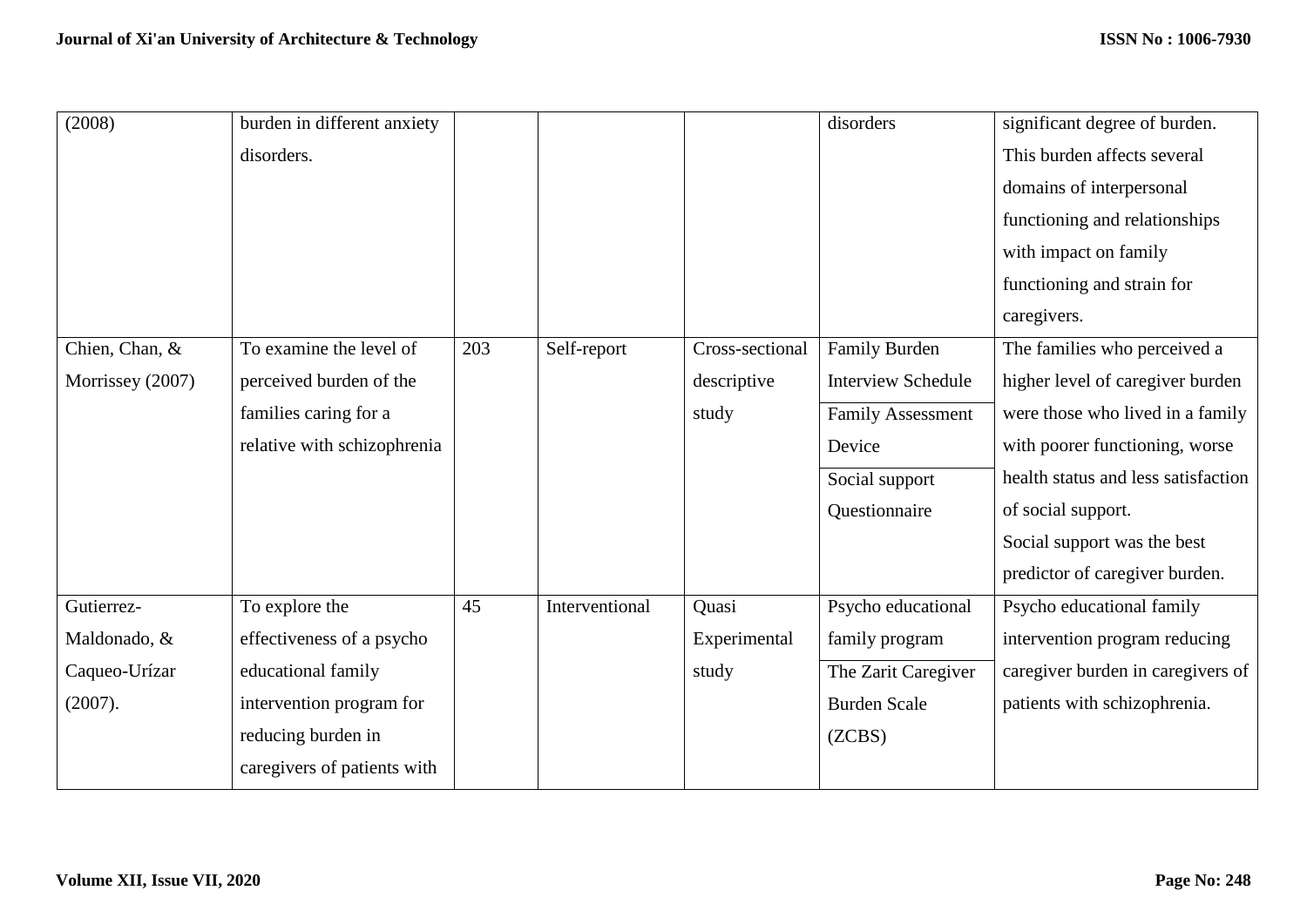|                      | schizophrenia                |     |                 |             |                          |                                    |
|----------------------|------------------------------|-----|-----------------|-------------|--------------------------|------------------------------------|
|                      |                              |     |                 |             |                          |                                    |
| Voort, Goossens, &   | To highlight the factors     |     | Database Search | Systematic  | Used Instruments of      | Caregivers of patients with a      |
| Bijl (2007)          | which influence burden,      |     |                 | Review      | Burden, coping scale     | bipolar disorder experience high   |
|                      | coping and needs for         |     |                 |             | for caregivers of        | burden and try to cope in          |
|                      | support of caregivers for    |     |                 |             | patients with bipolar    | different ways. Little research is |
|                      | patients with a bipolar      |     |                 |             | disorder                 | available on coping styles and     |
|                      | disorder                     |     |                 |             |                          | needs for support.                 |
| Perlick, Hohenstein, | To evaluate the              | 264 | Mixed Method    | Descriptive | The Social               | Burdens experienced by family      |
| Clarkin, Kaczynski,  | relationship of the level of |     |                 | study       | Behaviour                | caregivers appear to increase use  |
| $&$ Rosenheck (2005) | burden caregivers report     |     |                 |             | Assessment               | of health services, and            |
|                      | experiencing to their use of |     |                 |             | Schedule                 | presumably cost.                   |
|                      | health services, controlling |     |                 |             | The Centre for           |                                    |
|                      | for level of distress and    |     |                 |             | Epidemiologic            |                                    |
|                      | health status                |     |                 |             | Studies - Depression     |                                    |
|                      |                              |     |                 |             | Scale (CES-D)            |                                    |
|                      |                              |     |                 |             | The Cornell Medical      |                                    |
|                      |                              |     |                 |             | Index                    |                                    |
|                      |                              |     |                 |             | <b>Brief Psychiatric</b> |                                    |
|                      |                              |     |                 |             | Rating Scale (BPRS)      |                                    |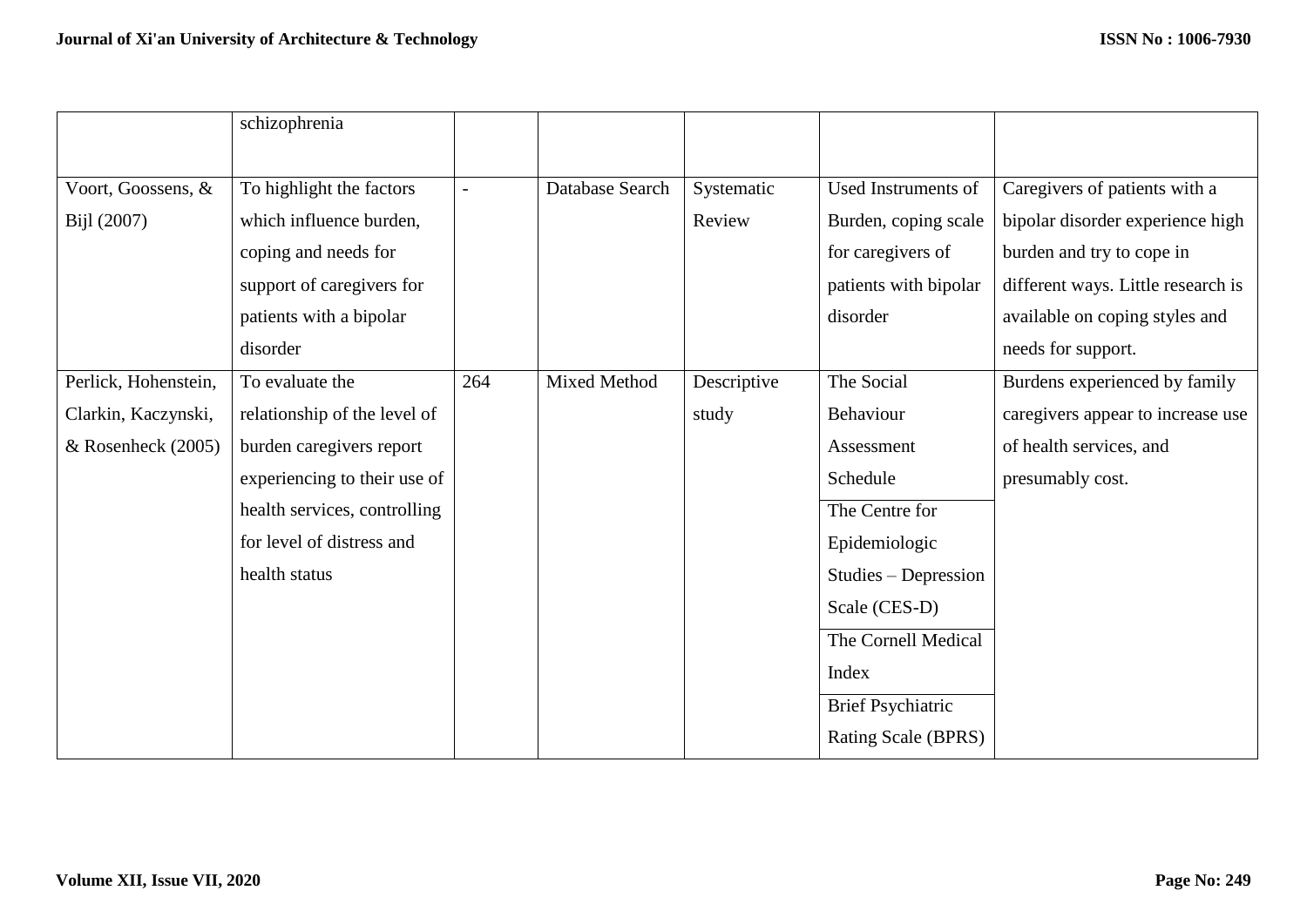| Nehra, Chakrabarti, | To compare caregiver        | 100 | Mixed Method | Cross-sectional | Family Burden             | High levels of patient-           |
|---------------------|-----------------------------|-----|--------------|-----------------|---------------------------|-----------------------------------|
| Kulhara, & Sharma   | coping in Bipolar affective |     |              | survey design   | <b>Interview Schedule</b> | dysfunction and                   |
| (2005).             | disorder and schizophrenia  |     |              |                 | Dysfunction               | caregiver-burden, low awareness   |
|                     | and exploring the           |     |              |                 | Analysis                  | of illness and low perceived      |
|                     | determinants of coping      |     |              |                 | Questionnaire             | control over patient's behaviour  |
|                     |                             |     |              |                 | Patient's Experience      | were characteristic of both       |
|                     |                             |     |              |                 | of Hospitalization        | bipolar affective disorder and    |
|                     |                             |     |              |                 | <b>PGI</b> Health         | schizophrenia.                    |
|                     |                             |     |              |                 | Questionnaire-N2          | Coping and other elements of      |
|                     |                             |     |              |                 | Version                   | the caregiving experience in      |
|                     |                             |     |              |                 | Social Support            | bipolar affective disorder are no |
|                     |                             |     |              |                 | Questionnaire             | different from schizophrenia.     |
|                     |                             |     |              |                 | <b>Caregiver Coping</b>   |                                   |
|                     |                             |     |              |                 | check list                |                                   |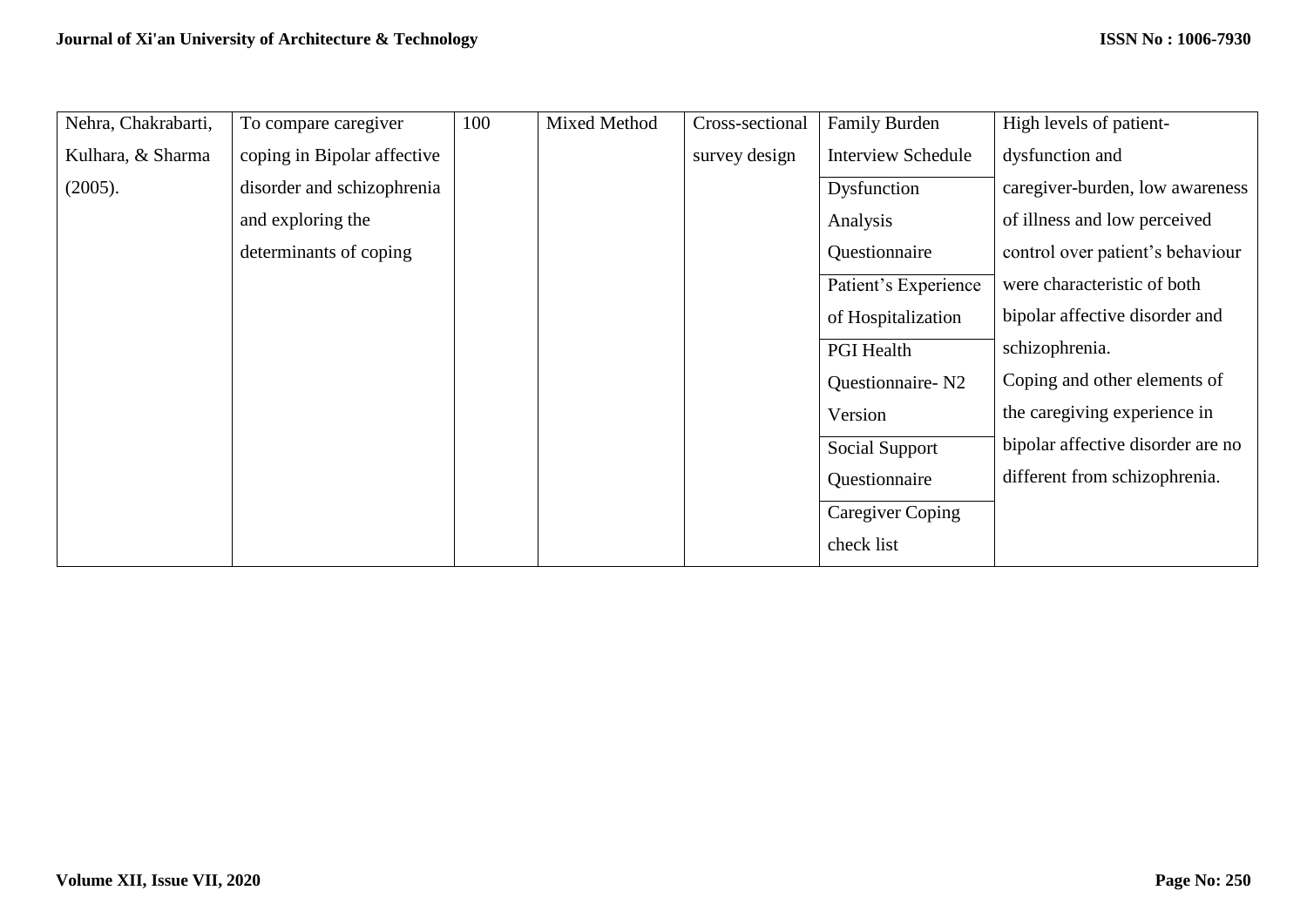### **Discussion**

The caregivers' burden of patients with mental illness tends to be high as compare to other chronic illness. Also, the symptoms of bipolar disorder are associated with the depressive, manic as well as inter-episodic nature of such an illness place a considerable burden on caregivers. Further, most of the relevant caregiving research involves patients with schizophrenia and only minor differences were found on caregiver burden, coping mechanisms and support seeking as well as patients with bipolar disorder. Hence, noticeable findings were made from the review as caregiver burden is highly associated with severity of symptoms only rather than diagnosis (Perlick, Hohenstein, Clarkin, Kaczynski, & Rosenheck, 2005; Nehra, Chakrabarti, Kulhara, & Sharma, 2005).

There is significant involvement in caregiving is associated with poor quality of life in caregivers. Significant low quality of life of patients with obsessive compulsive disorder in the domains viz., physical, psychological, and social relationship has also been reported. Obsessive Compulsive Disorder (OCD) also has an adverse effect on the quality of life of relatives or family members of patients with OCD. Hence, educating family members or caregivers have a significant effect on the patients' outcome and enhancing their coping mechanism (Stanley, Balakrishnan & Ilangovan, 2017).

The finding of this review also revealed that high perceived burden in caregivers of persons with schizophrenia is in agreement with several studies from India (Ampalam et al., 2012; Ganguly et al., 2010) as well as those from the Western countries (Lowyck et al., 2004; Roick et al., 2006; Wolthaus et al., 2002). Disruption in family life and in family interaction, financial burden and adverse consequences in terms of well-being and health are some consequences of caregiving burden. Patient characteristics viz., age, gender, symptoms and duration of illness have not influence the burden of caregivers.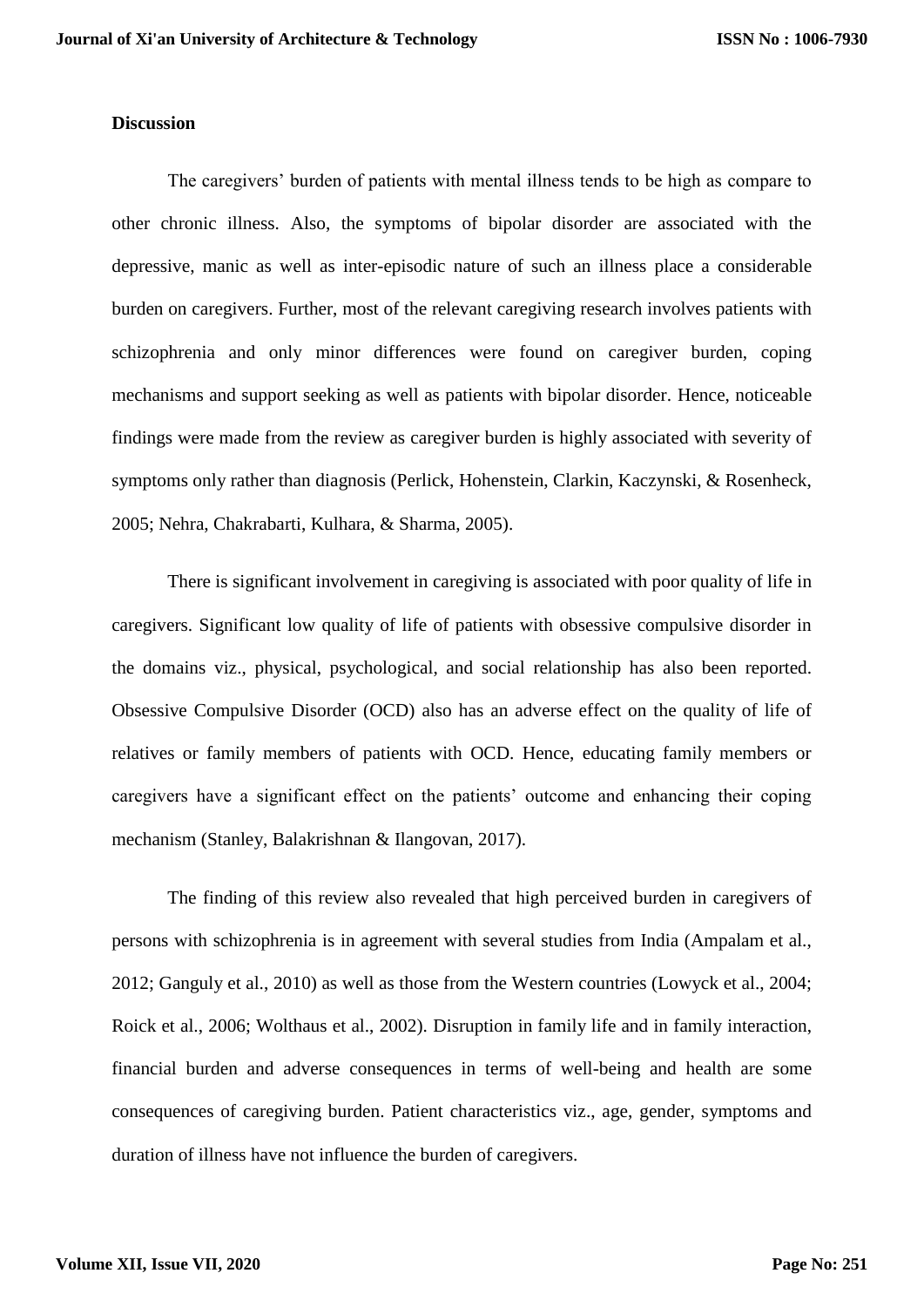The literature reports that the burden perceived by caregivers is associated with variables such as depression, anxiety, burn-out, impairment in physical health and social support. However, it is not possible to be clear on that care provision leads to the development of physiological and psychological problems or causes these problems, or that these problems make it difficult to provide patient care.

Of the 10 studies included in this review study, 4 were conducted with caregivers for patients with schizophrenia. Schizophrenia is a chronic mental illness that has direct effects on both patients and family members who live with them, because it begins at early ages, affects emotions, thoughts and behaviours and considerably impair adaptation to the environment. Hence, it has been revealed from the studies conducted with caregivers of patients with schizophrenia showed that this chronic mental disorder is one of the most important illnesses which causes burden for caregivers.

A limitation of this review is the eligibility criteria of only including literature with recent years on caregiver burden with mental illness. Not included chronic illness such as Alzheimer diseases, dementia or any other degenerative disorders. Sometimes it was likely that citations could not directly relate to caregiver burden, so it was left out. Therefore, some specific mental illness based burden study might have been ignored.

### **Conclusion**

This systematic analysis of the studies conducted to determine the burden of caregivers for patients with mental illness. It was found that the majority of the studies were cross-sectional and few were review studies in the recent past. Out of them, most were carried out with caregivers for bipolar, schizophrenia and only one study for anxiety disorder. In the overall, the caregivers have moderate to severe levels of burden. More experimental and qualitative studies with different sample group in India, specifically Tamil Nadu should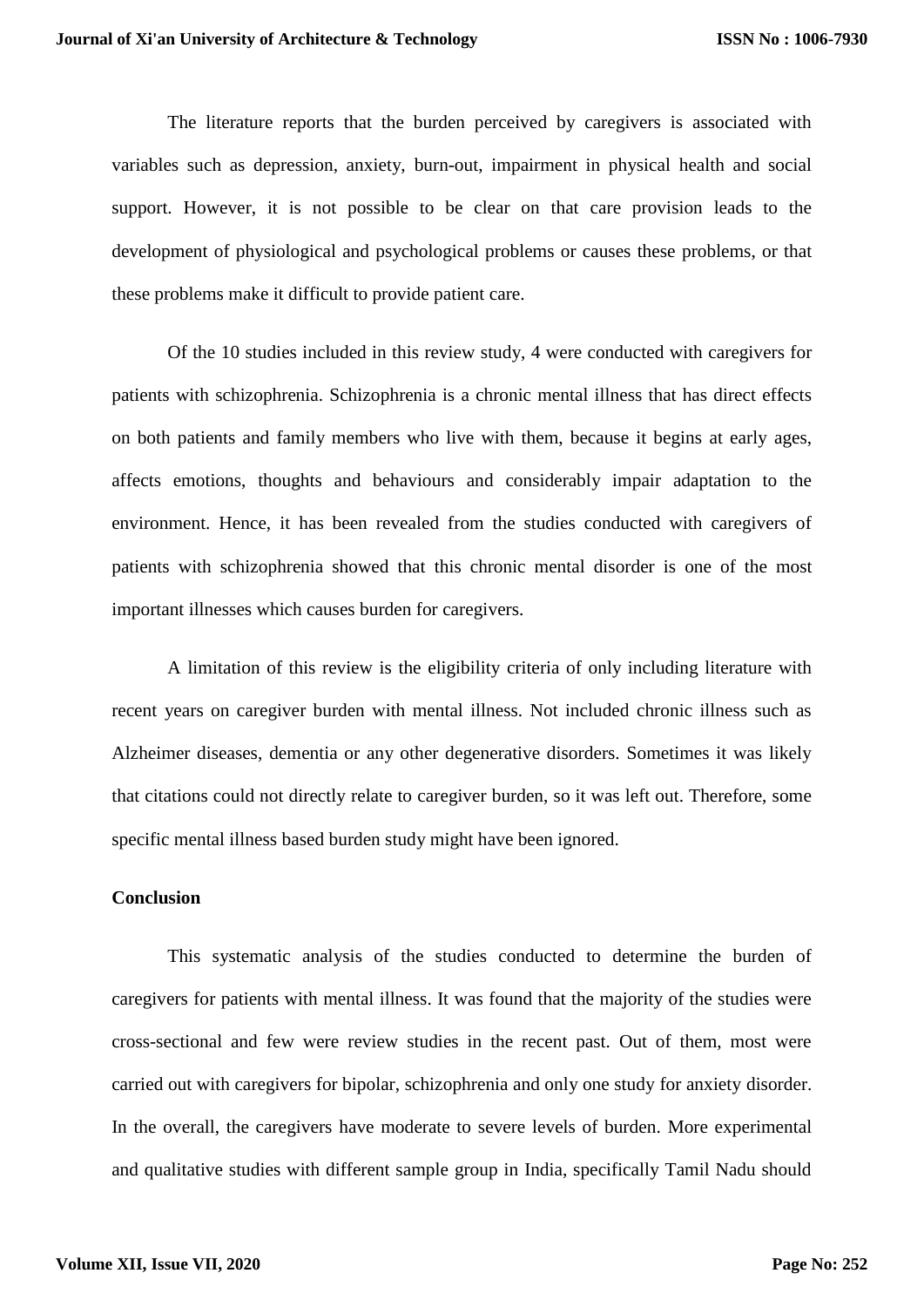be needed in future. Furthermore, interventional studies for family members, caregivers as well as informal caregivers with patients of mental illness should be needed at large. These would be reducing not only the burden of caregivers but also improving their quality of life.

# **References**

- Ampalam, P., Gunturu, S., & Padma, V. (2012). A comparative study of caregiver burden in psychiatric illness and chronic medical illness. *Indian journal of psychiatry*, *54*(3), 239.
- Aslan, S., & Aylaz, R. (2018). Development of the burden scale for caregivers of dementia patients. *Turkish Journal of Geriatrics/Türk Geriatri Dergisi*, *21*(3).
- Bauer, R., Gottfriedsen, G. U., Binder, H., Dobmeier, M., Cording, C., Hajak, G., & Spiessl, H. (2011). Burden of caregivers of patients with bipolar affective disorders. *American Journal of Orthopsychiatry*, *81*(1), 139-148.
- Beentjes, T. A., Goossens, P. J., & Poslawsky, I. E. (2012). Caregiver burden in bipolar hypomania and mania: a systematic review. *Perspectives in psychiatric care*, *48*(4), 187-197.
- Buldukoğlu, K., Bademli, K., Karakaya, D., Göral, G., & Keser, İ. (2011). Ruhsal hastalığı olan ebeveynle yaşamak. *Psikiyatride Güncel Yaklaşımlar*, *3*(4), 683-703.
- Chien, W. T., Chan, S. W., & Morrissey, J. (2007). The perceived burden among Chinese family caregivers of people with schizophrenia. *Journal of clinical nursing*, *16*(6), 1151-1161.
- Duman, Z. Ç., & Bademli, K. (2013). Kronik Psikiyatri Hastalarinin Aileleri: Sistematik Bir Inceleme/Families of Chronic Psychiatric Patients: A Systematic Review. *Psikiyatride Guncel Yaklasimlar*, *5*(1), 78.
- Ganguly, K. K., Chadda, R. K., & Singh, T. B. (2010). Caregiver burden and coping in schizophrenia and bipolar disorder: A qualitative study. *American Journal of Psychiatric Rehabilitation*, *13*(2), 126-142.
- Gültekin, B. K. (2010). Ruhsal bozuklukların önlenmesi: Kavramsal çerçeve ve sınıflandırma. *Psikiyatride Güncel Yaklaşımlar*, *2*(4), 583-594.
- Gupta, A., & Sharma, R. (2013). Burden and coping of caregivers of physical and mental illnesses. *Delhi Psychiatry Journal*, *16*(2), 367-374.
- Gutiérrez-Maldonado, J., & Caqueo-Urízar, A. (2007). Effectiveness of a psycho-educational intervention for reducing burden in Latin American families of patients with schizophrenia. *Quality of Life Research*, *16*(5), 739-747.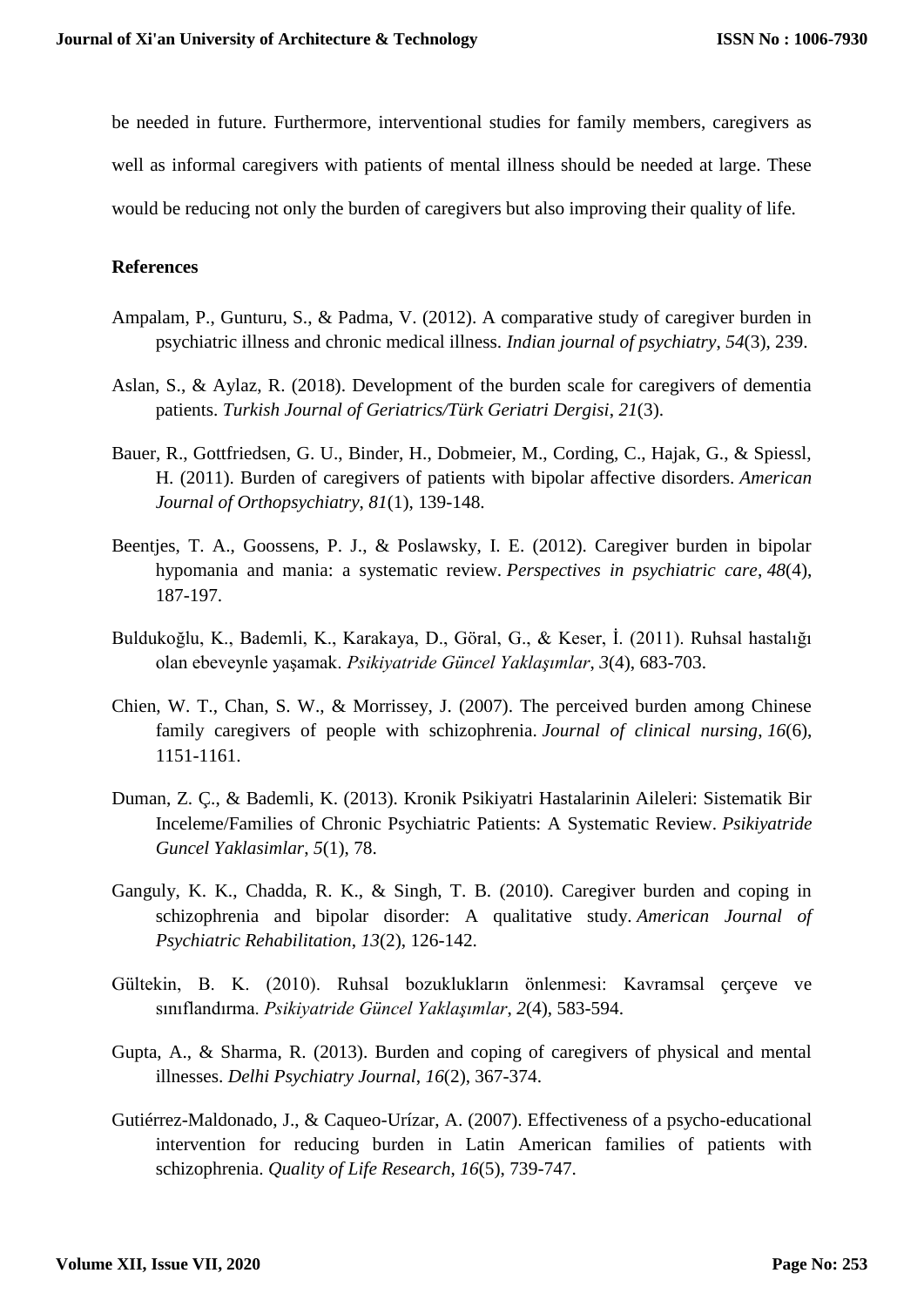- Higgins, J. P., Thomas, J., Chandler, J., Cumpston, M., Li, T., Page, M. J., & Welch, V. A. (Eds.). (2019). *Cochrane handbook for systematic reviews of interventions*. John Wiley & Sons.
- Isik, K. (2013). *Yaşlı hastaya evde bakım verenlerin yaşam doyumları ile bakım yükleri arasındaki ilişki ve etkileyen faktörler* (Master's thesis, İnönü Üniversitesi).
- Kalra, H., Kamath, P., Trivedi, J. K., & Janca, A. (2008). Caregiver burden in anxiety disorders. *Current opinion in psychiatry*, *21*(1), 70-73.
- Lowyck, B., De Hert, M., Peeters, E., Wampers, M., Gilis, P., & Peuskens, J. (2004). A study of the family burden of 150 family members of schizophrenic patients. *European Psychiatry*, *19*(7), 395-401.
- Magliano, L., Fiorillo, A., Malangone, C., De Rosa, C., & Maj, M. (2006). A Memorial Tribute: Patient Functioning and Family Burden in a Controlled, Real-World Trial of Family Psychoeducation for Schizophrenia. *Psychiatric services*, *57*(12), 1784-1791.
- Nehra, R., Chakrabarti, S., Kulhara, P., & Sharma, R. (2005). Caregiver-coping in bipolar disorder and schizophrenia. *Social Psychiatry and Psychiatric Epidemiology*, *40*(4), 329-336.
- Perlick, D. A., Hohenstein, J. M., Clarkin, J. F., Kaczynski, R., & Rosenheck, R. A. (2005). Use of mental health and primary care services by caregivers of patients with bipolar disorder: a preliminary study. *Bipolar disorders*, *7*(2), 126-135.
- Roe, B. (2007). Key stages and considerations when undertaking a systematic review: bladder training for the management of urinary incontinence. *Reviewing Research Evidence for Nursing Practice: Systematic Reviews*, 9-22.
- Roick, C., Heider, D., Toumi, M., & Angermeyer, M. C. (2006). The impact of caregivers' characteristics, patients' conditions and regional differences on family burden in schizophrenia: a longitudinal analysis. *Acta Psychiatrica Scandinavica*, *114*(5), 363- 374.
- Schene, A. H., Tessler, R. C., & Gamache, G. M. (1994). Instruments measuring family or caregiver burden in severe mental illness. *Social psychiatry and psychiatric epidemiology*, *29*(5), 228-240.
- Schulze, B., & Rössler, W. (2005). Caregiver burden in mental illness: review of measurement, findings and interventions in 2004–2005. *Current Opinion in Psychiatry*, *18*(6), 684-691.
- Stanley, S., Balakrishnan, S., & Ilangovan, S. (2017). Psychological distress, perceived burden and quality of life in caregivers of persons with schizophrenia. *Journal of Mental Health*, *26*(2), 134-141.